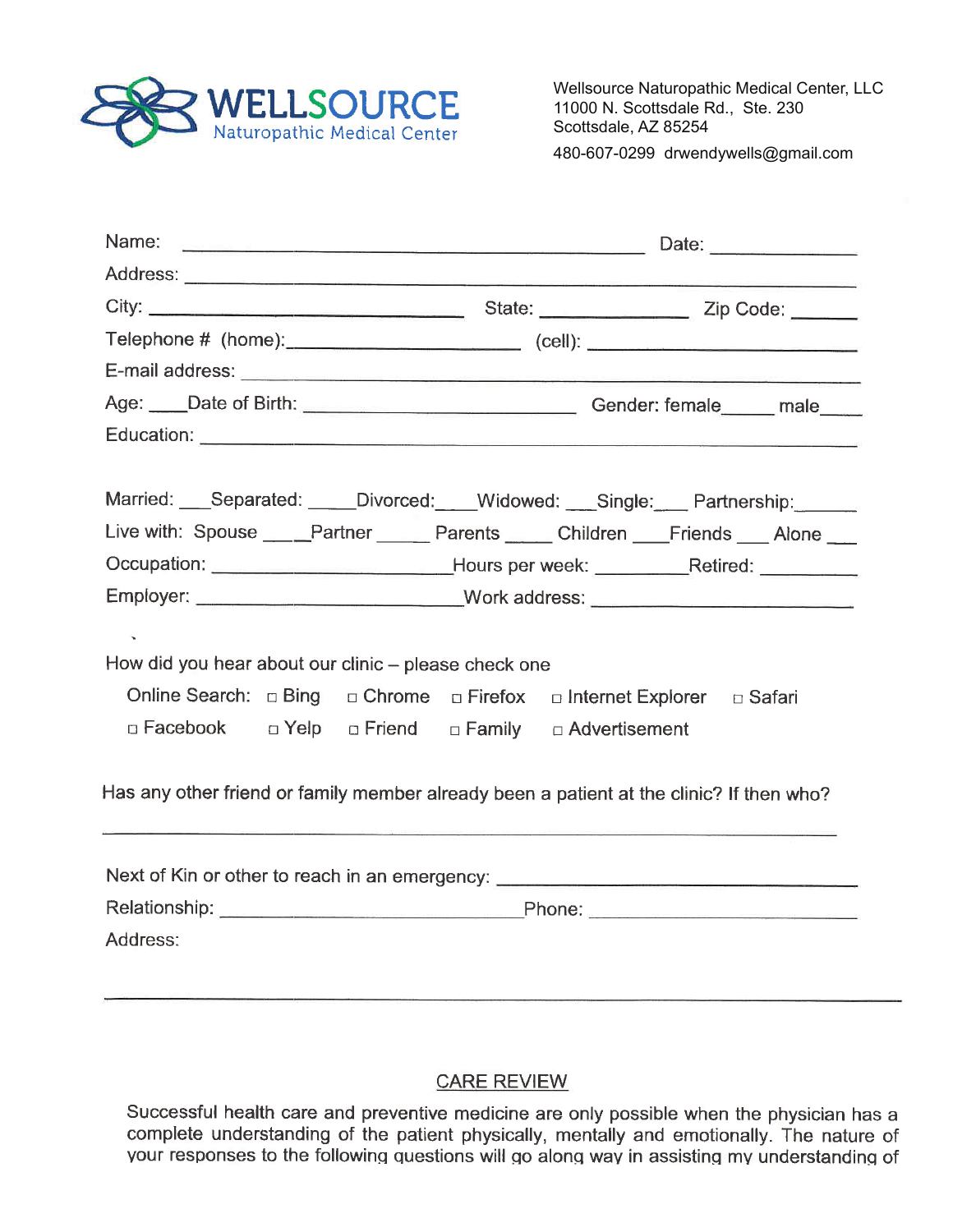1)Why did you choose to come to this clinic?

What do you know about the naturopathic approach?

Do you believe you can be healthy?

2) What three expectations do you have from this visit to our clinic?

What long term expectations do you have from working with our clinic?

What expectations do you have of me personally as your physician?

- 3) What is your present level of commitment to address any underlying causes of your signs and symptoms that relate to your lifestyle? (Rate from 0 to 10, with 10 being 100% committed)<br>0 1 2 3 4 5 6 7 8 9 10 100%
- 4) a) What behaviors or lifestyle habits do you currently engage in regularly that you believe support your health? (please list)

b) What behaviors or lifestyle habits do you currently engage in regularly that you believe are self destructive lifestyle habits: (please list)

- 5) What potential obstacles do you foresee in addressing the lifestyle factors which are undermining your health and in adhering to the therapeutic protocols which we will be sharing with you?
- 6) Who do you know that will sincerely support you consistently with the beneficial lifestyle changes you will be making?
- 7) What would you do with your life if there were no limitations?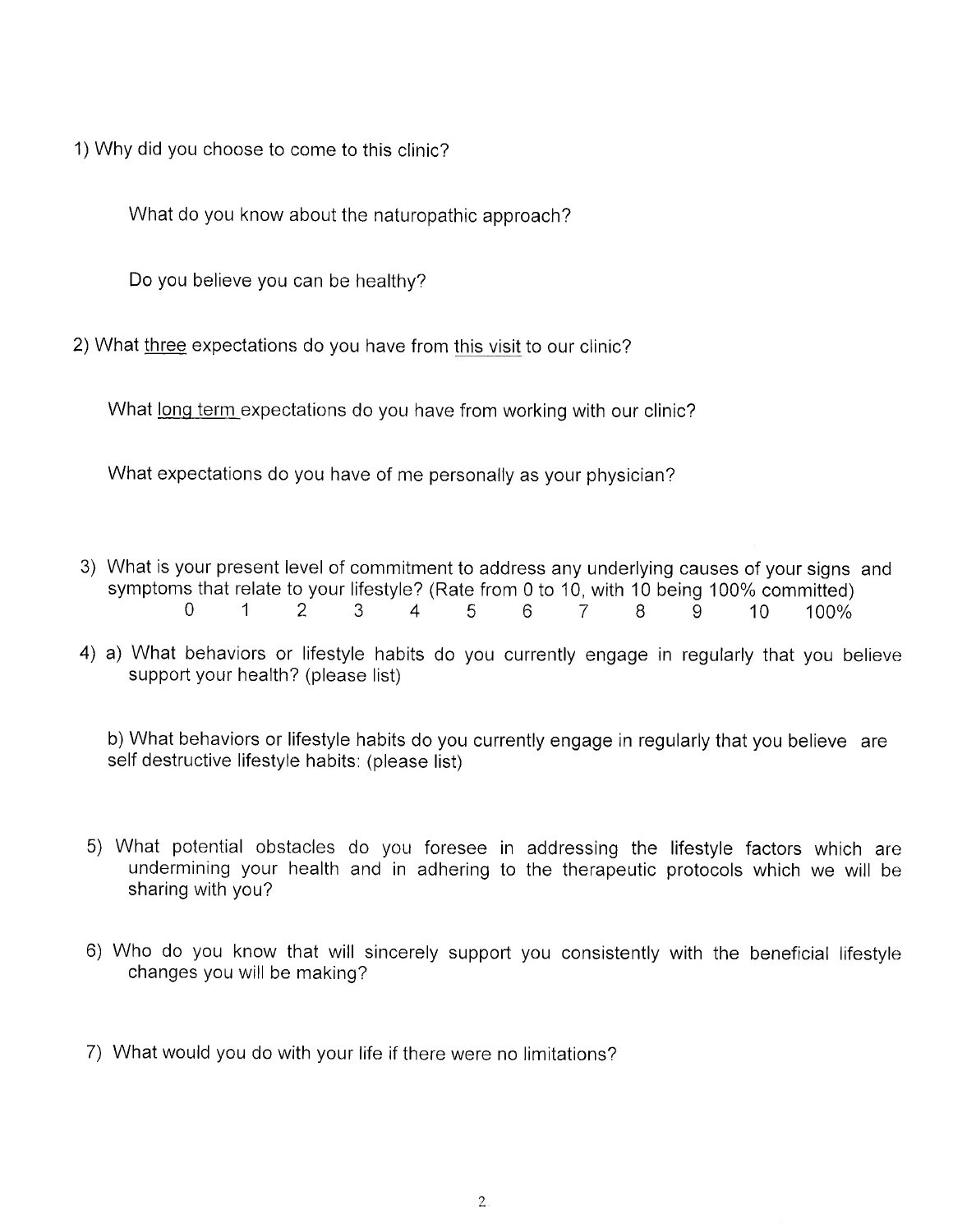#### Wheel of Balance



What are your most important health problems? List as many as you can, in order of impoftance:



Do you have any known contagious diseases at this time? Y N lf yes, please list: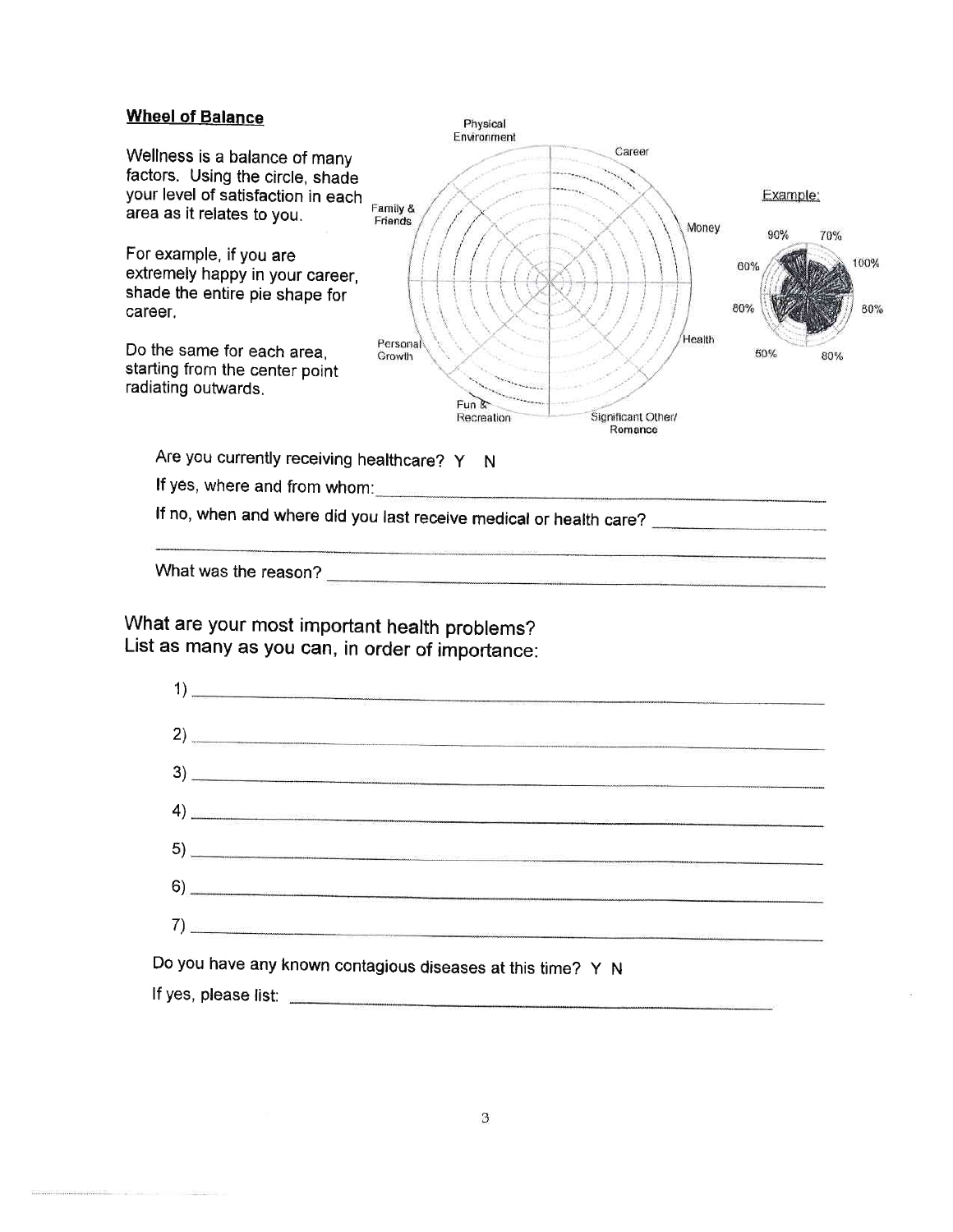## **Family History**

| Do you have a family history of any of the following?<br><b>Check those applicable</b> | <b>Father</b>         | <b>Mother</b>                                                                                 | Sisters | <b>Brothers</b>                   | Other                                                                                                                                                                                                                                |
|----------------------------------------------------------------------------------------|-----------------------|-----------------------------------------------------------------------------------------------|---------|-----------------------------------|--------------------------------------------------------------------------------------------------------------------------------------------------------------------------------------------------------------------------------------|
| Age (if living)                                                                        |                       |                                                                                               |         |                                   |                                                                                                                                                                                                                                      |
|                                                                                        |                       | and the company of the company of the company of the company of the company of the company of |         |                                   |                                                                                                                                                                                                                                      |
| Cancer                                                                                 |                       |                                                                                               |         |                                   |                                                                                                                                                                                                                                      |
| <b>Diabetes</b>                                                                        |                       |                                                                                               |         |                                   |                                                                                                                                                                                                                                      |
| <b>Heart Disease</b>                                                                   |                       |                                                                                               |         |                                   |                                                                                                                                                                                                                                      |
| <b>High Blood Pressure</b>                                                             |                       |                                                                                               |         |                                   |                                                                                                                                                                                                                                      |
| Stroke                                                                                 |                       |                                                                                               |         |                                   |                                                                                                                                                                                                                                      |
| <b>Epilepsy</b>                                                                        |                       |                                                                                               |         |                                   |                                                                                                                                                                                                                                      |
| Mental Illness, Anxiety, Depr                                                          |                       |                                                                                               |         |                                   |                                                                                                                                                                                                                                      |
| Asthma, Hayfever, Hives                                                                |                       |                                                                                               |         |                                   |                                                                                                                                                                                                                                      |
| Anemia                                                                                 |                       |                                                                                               |         |                                   |                                                                                                                                                                                                                                      |
| <b>Kidney Disease</b>                                                                  |                       |                                                                                               |         |                                   |                                                                                                                                                                                                                                      |
| Glaucoma                                                                               |                       |                                                                                               |         |                                   |                                                                                                                                                                                                                                      |
| Tuberculosis                                                                           |                       |                                                                                               |         |                                   |                                                                                                                                                                                                                                      |
| Thyroid disease                                                                        |                       |                                                                                               |         |                                   |                                                                                                                                                                                                                                      |
| Age (at death)                                                                         |                       |                                                                                               |         |                                   |                                                                                                                                                                                                                                      |
| Cause of death                                                                         |                       |                                                                                               |         |                                   |                                                                                                                                                                                                                                      |
|                                                                                        |                       |                                                                                               |         | Celtic ________                   | Other <b>Communist Communist Communist Communist Communist Communist Communist Communist Communist Communist Communist Communist Communist Communist Communist Communist Communist Communist Communist Communist Communist Commu</b> |
|                                                                                        |                       | <b>Childhood Illnesses</b>                                                                    |         |                                   |                                                                                                                                                                                                                                      |
| Please circle whether you had any of these as a child:                                 |                       |                                                                                               |         |                                   |                                                                                                                                                                                                                                      |
| Scarlet fever                                                                          | Diphtheria<br>Measles |                                                                                               |         | Rheumatic fever<br>German measles |                                                                                                                                                                                                                                      |
| Mumps                                                                                  |                       |                                                                                               |         |                                   |                                                                                                                                                                                                                                      |
|                                                                                        |                       |                                                                                               |         |                                   |                                                                                                                                                                                                                                      |
|                                                                                        |                       | <b>Hospitalization, Surgery, Imaging</b>                                                      |         |                                   |                                                                                                                                                                                                                                      |
| What hospitalizations, surgeries, X-Rays, CAT Scans, EEG, EKG's have you had?          |                       |                                                                                               |         |                                   |                                                                                                                                                                                                                                      |
|                                                                                        |                       |                                                                                               |         |                                   |                                                                                                                                                                                                                                      |
|                                                                                        |                       |                                                                                               |         |                                   |                                                                                                                                                                                                                                      |
|                                                                                        |                       |                                                                                               |         |                                   |                                                                                                                                                                                                                                      |
|                                                                                        |                       |                                                                                               |         |                                   |                                                                                                                                                                                                                                      |
|                                                                                        |                       | <b>Allergies</b>                                                                              |         |                                   |                                                                                                                                                                                                                                      |
|                                                                                        |                       |                                                                                               |         |                                   |                                                                                                                                                                                                                                      |
|                                                                                        |                       |                                                                                               |         |                                   |                                                                                                                                                                                                                                      |
|                                                                                        |                       |                                                                                               |         |                                   |                                                                                                                                                                                                                                      |
| Are you hypersensitive or allergic to:                                                 |                       |                                                                                               |         |                                   |                                                                                                                                                                                                                                      |
| Do you take or use?                                                                    |                       | <b>Current Medications</b>                                                                    |         |                                   |                                                                                                                                                                                                                                      |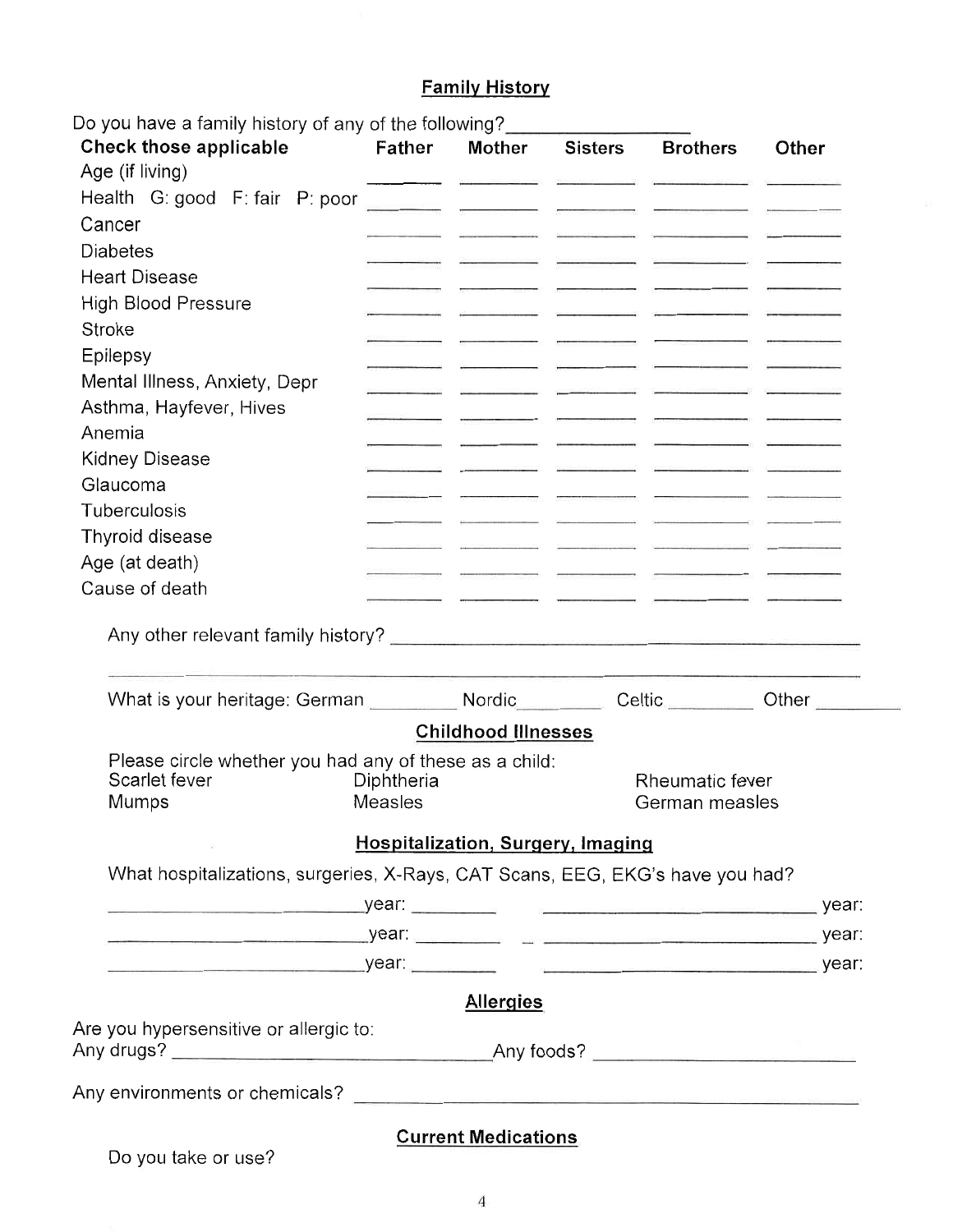| Laxatives             | ΥN  | Pain relievers     | Y N |
|-----------------------|-----|--------------------|-----|
| Antacids              | Y N | Cortisone          | Y N |
| Appetite suppressants | YN  | Antibiotics        | Y N |
| <b>Tranguilizers</b>  | Y N | Thyroid medication | Y N |
| Sleeping pills        | Y N |                    |     |

Please list ALL prescription medications, over the counter medications, vitamins or other supplements you are taking?

| The Common State and Common State and<br>the control of the control of the control of the control of the control of the control of<br><u> 1988 - Andrea San Andrea San Andrea San Andrea San Andrea San Andrea San Andrea San Andrea San Andrea San Andr</u> |                                                                                                                                                                                                                                                             |
|--------------------------------------------------------------------------------------------------------------------------------------------------------------------------------------------------------------------------------------------------------------|-------------------------------------------------------------------------------------------------------------------------------------------------------------------------------------------------------------------------------------------------------------|
| -<br>a Committee of the Committee of the Committee of the Committee of the Committee of the Committee of the Committee of the Committee of the Committee of the Committee of the Committee of the Committee of the Committee of the                          | TAN DIE DIE HEIGENSCHAP DES DIE BEI DIE HEIGENEN BEREICH IN DIE RACHTEN MICH. DER BEREICH DER BEREICH DER BEREICH<br>the control of the control of the control of the control of the control of<br>the contract of the contract of the contract of the con- |
| ◠<br>w                                                                                                                                                                                                                                                       | the company's company's company's company's<br><u> 1980 - De Brasilian Brasilian (h. 1980)</u><br>the contract of the contract of the contract of                                                                                                           |
| 4                                                                                                                                                                                                                                                            | ______                                                                                                                                                                                                                                                      |

#### General

| Height:         | Weight:                                      | lbs. Weight 1 year ago: | lbs. |
|-----------------|----------------------------------------------|-------------------------|------|
| Maximum Weight: | When                                         |                         |      |
|                 | When during the day is your energy the best? | worst?                  |      |

### Tvpical Food lntake

| Breakfast: |  |
|------------|--|
| Lunch:     |  |
| Dinner:    |  |
| Snacks:    |  |
| To drink:  |  |

### FOR THE FOLLOWING, PLEASE CIRCLE

| $Y =$ condition you have NOW | N=NEVER had | P=Significant problem in the PAST |
|------------------------------|-------------|-----------------------------------|

#### **Habits** Main interests and hobbies? Do you exercise? Y N If yes, what kind? $\begin{array}{c|c}\n\text{How often?}\n\end{array}$  How often? Average 6-8 hrs sleep?  $Y \nN$  Enjoy your work?<br>Sleep well?  $Y \nN$  Take vacations? Y N Take vacations? Sleep well? YN Y N<br>Y N Sieep wen :<br>Awaken rested? Y N Spend time outside? Y N<br>Have a supportive relationship? Y N Watch television? Y N Have a supportive relationship? Y N<br>
Have a history of abuse? Y N Watch television?<br>
how many hours? Have a history of abuse? Y N<br>
Any major traumas? Y N P Read? how many hours? Phone/computer how many hours? Y N  $\overline{N}$  $\overline{N}$ Treated for drug dependence? Y N P Treated for anguaperiachte?<br>Use alcoholic beverages?  $Y \cap Y$  Do you eat 3 meals a day? Y N

5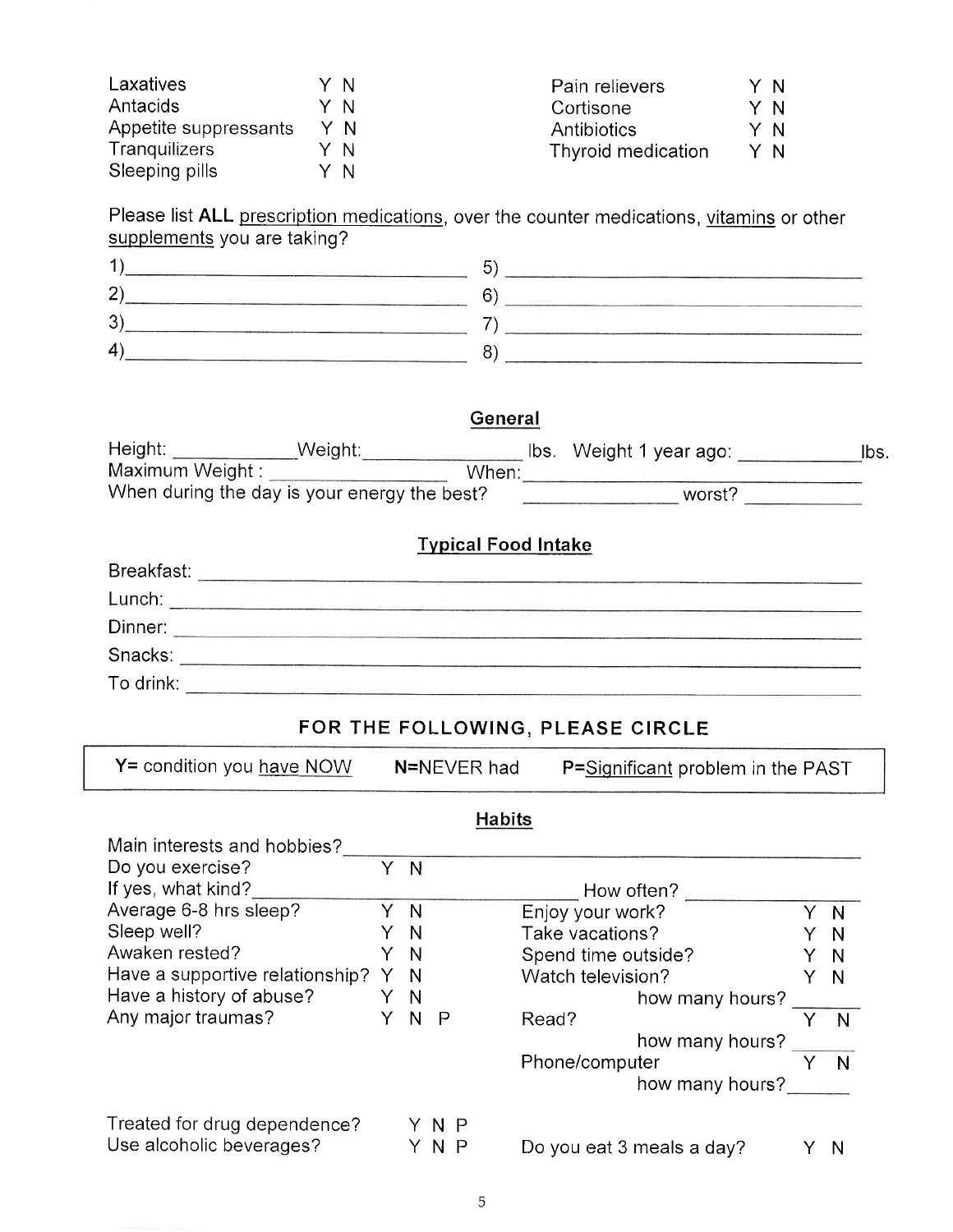| Treated for alcoholism? | YNP | Do you go on diets often?      | Y N |  |
|-------------------------|-----|--------------------------------|-----|--|
| Do you use tobacco?     | YNP | Do you eat out often?          | Y N |  |
| Smoked previously?      | YNP | Do you drink coffee?           | YNP |  |
| How many years?         |     | Drink black/green tea?         | YNP |  |
| How many packs per day? |     | Do you drink cola/other sodas? | YNP |  |
|                         |     | Do you eat refined sugar?      | YNP |  |
|                         |     | Do you add salt?               | ΥΝΡ |  |

Do you have a religious or spiritual practice? Y N lf yes, what?

# REVIEW OF SYSTEMS

#### Mental / Emotional

| Treated for emotional problems? Y N P |     | m<br>Depression?           |    | YNP            |                |
|---------------------------------------|-----|----------------------------|----|----------------|----------------|
| Mood Swings?                          | YNP | Anxiety or nervousness?    | Y. |                | N <sub>P</sub> |
| Considered/Attempted suicide? Y N P   |     | Tension?                   | Y. | N <sub>P</sub> |                |
| Poor concentration?                   | YNP | Memory problems?           |    | YNP            |                |
|                                       |     | Immune                     |    |                |                |
| Reactions to immunizations?           | YNP | Reactions to vaccinations? |    | YNP            |                |
| Chronic Fatigue Syndrome?             | YNP | Chronic infections?        |    | YNP            |                |
| Chronically swollen glands?           | YNP | Slow wound healing?        |    | YNP            |                |
|                                       |     | <b>Endocrine</b>           |    |                |                |
| Hypothyroid?                          | YNP | Heat or cold intolerance?  |    | YNP            |                |
| Hypoglycemia?                         | YNP | Diabetes?                  |    | YNP            |                |
| Excessive thirst?                     | YNP | Excessive hunger?          |    | YNP            |                |
| Fatigue?                              | YNP | Seasonal depression?       |    | YNP            |                |
|                                       |     | Neurologic                 |    |                |                |
| Seizures?                             | YNP | Paralysis?                 | Y. | N <sub>P</sub> |                |
| Muscle weakness?                      | YNP | Numbness or tingling?      | Y. |                | N <sub>P</sub> |
| Loss of memory?                       | YNP | Easily stressed?           |    | YNP            |                |
| Vertigo or dizziness?                 | YNP | Loss of balance?           |    | YNP            |                |
|                                       |     | <b>Skin</b>                |    |                |                |
| Rashes?                               | YNP | Eczema, Hives?             |    | YNP            |                |
| Acne, Boils?                          | YNP | Itching?                   |    | YNP            |                |
| Color Change?                         | YNP | Perpetual Hair Loss?       |    | YNP            |                |
| Lumps?                                | YNP | <b>Night Sweats?</b>       |    | YNP            |                |
|                                       |     | Head                       |    |                |                |
| Headaches?                            | YNP | Head Injury?               |    | YNP            |                |
| Migraines?                            | YNP | Jaw/TMJ problems           |    | YNP            |                |
|                                       |     | <b>Eyes</b>                |    |                |                |
| Spots in Eyes?                        | YNP | Cataracts?                 |    | YNP            |                |
| Impaired vision?                      | YNP | Glasses or contacts?       |    | YNP            |                |
| Blurriness?                           | YNP | Eye pain/strain?           |    | Y N P          |                |
| Color blindness?                      | YNP | Tearing or dryness?        |    | YNP            |                |
| Double Vision?                        | YNP | Glaucoma?                  |    | YNP            |                |
|                                       |     | <b>Ears</b>                |    |                |                |
| Impaired hearing?                     | ΥΝΡ | Ringing?                   |    | YNP            |                |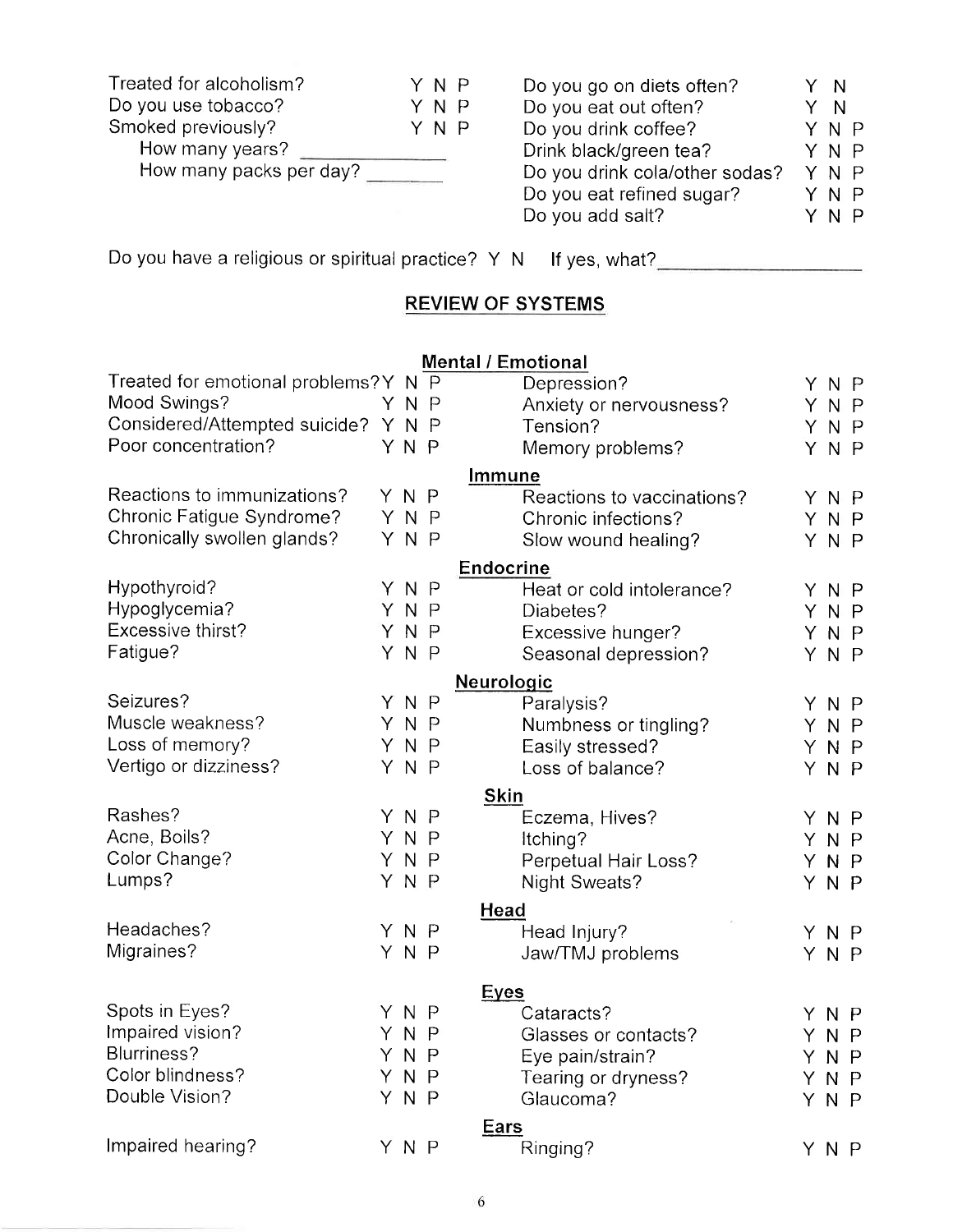| Earaches?                     |     | YNP |              | Dizziness?                                 |    | YNP  |                |
|-------------------------------|-----|-----|--------------|--------------------------------------------|----|------|----------------|
|                               |     |     |              | <b>Nose and Sinuses</b>                    |    |      |                |
| Frequent colds?               |     | YNP |              | Nose Bleeds?                               |    | YNP  |                |
| Stuffiness?                   |     | YNP |              | Hayfever?                                  |    | YNP  |                |
| Sinus problems?               |     | YNP |              | Loss of smell?                             |    | YNP  |                |
|                               |     |     |              | <b>Mouth and Throat</b>                    |    |      |                |
| Frequent sore throat?         |     | ΥN  | $\mathsf{P}$ | Copious saliva?                            |    | YNP  |                |
| Teeth grinding?               |     | YNP |              | Sore tongue/lips?                          |    | YNP  |                |
| Gum problems?                 |     | YNP |              | Hoarseness?                                |    | YNP  |                |
| Dental cavities?              |     | YNP |              | Jaw clicks?                                |    | YNP  |                |
|                               |     |     |              | <b>Neck</b>                                |    |      |                |
| Lumps?                        |     | YNP |              | Swollen glands?                            |    |      | YNP            |
| Goiter?                       |     | YNP |              | Pain or stiffness?                         |    | YNP  |                |
|                               |     |     |              | Respiratory                                |    |      |                |
| Cough?                        |     | YNP |              | Sputum?                                    |    | YNP  |                |
| Spitting up blood?            |     | YN  | $\mathsf{P}$ | Wheezing                                   |    | YNP  |                |
| Asthma?                       |     | YNP |              | Bronchitis?                                |    | YNP  |                |
| Pneumonia?                    |     | YN  | $\mathsf{P}$ | Pleurisy?                                  | Y. |      | N <sub>P</sub> |
| Emphysema?                    |     | ΥN  | $\mathsf{P}$ | Difficulty breathing?                      |    | YNP  |                |
| Pain on breathing?            |     | YN  | $\mathsf{P}$ | Shortness of breath?                       |    | YNP  |                |
| Shortness of breath at night? |     | YN  | $\mathsf{P}$ | $\mathfrak{c}$<br>lying down?              |    | YNP  |                |
| Tuberculosis?                 |     | YNP |              |                                            |    |      |                |
|                               |     |     |              | Cardiovascular                             |    |      |                |
| Heart disease?                |     | YNP |              | Angina?                                    | Y. |      | N <sub>P</sub> |
| High/Low Blood Pressure?      |     | ΥN  | P            | Murmurs?                                   | Y. |      | $N$ $P$        |
| Blood clots?                  |     | YNP |              | Fainting?                                  |    | YNP  |                |
| Phlebitis?                    |     | ΥN  | $\mathsf{P}$ | Palpitations/Fluttering?                   | Y. |      | N <sub>P</sub> |
| <b>Rheumatic Fever?</b>       |     | YN  | $\mathsf{P}$ | Chest pain?                                | Y  |      | N <sub>P</sub> |
| Swelling in ankles?           |     | YNP |              |                                            |    |      |                |
|                               |     |     |              | Gastrointestinal                           |    |      |                |
| Trouble swallowing?           |     | YNP |              | Heartburn?                                 | Y. |      | N P            |
| Change in thirst?             |     | YNP |              | Abdominal pain or cramps?                  | Y. |      | N <sub>P</sub> |
| Change in appetite?           |     | YNP |              | Belching or passing gas?                   |    | YNP  |                |
| Nausea/vomiting               | YN  |     | $\mathsf{P}$ | Constipation?                              |    | YNP  |                |
| Ulcer?                        | YN  |     | $\mathsf{P}$ | Diarrhea?                                  |    | YNP  |                |
| Jaundice (yellow skin)?       |     | YNP |              | Bowel Movements: How often?                |    |      |                |
| Gall Bladder disease?         |     | YNP |              | Is this a change?                          |    |      |                |
| Liver Disease?                |     | YNP |              | Black stools?                              |    |      | YNP            |
| Hemorrhoids?                  |     | YNP |              | Blood in stool?                            |    | YNP  |                |
|                               |     |     |              |                                            |    |      |                |
| Pain on urination?            |     | YNP |              | Urinary                                    |    |      |                |
| Frequency at night?           | YNP |     |              | Increased frequency?                       | Y. |      | N P            |
| Frequent infections?          |     | YNP |              | Inability to hold urine?<br>Kidney stones? | Y. |      | $N$ $P$        |
|                               |     |     |              |                                            |    | YN P |                |

#### <u>Musculoskeleta</u>

| Joint pain or stiffness? | YNP | Arthritis? | YNP |
|--------------------------|-----|------------|-----|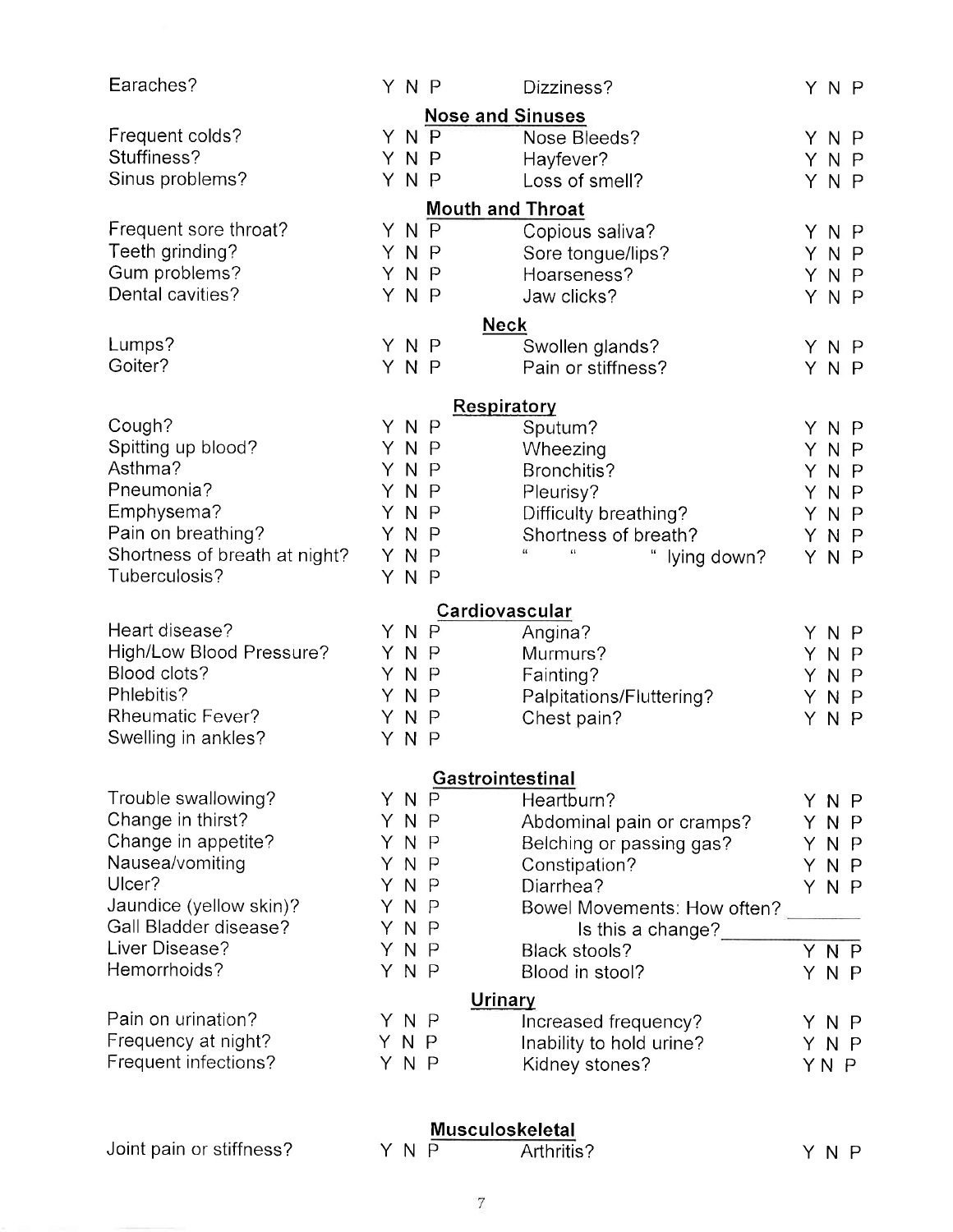| Broken bones?<br>Muscle spasms or cramps? | ΥΝΡ<br>YNP | Weakness?<br>Sciatica?             | N P<br>YNP |
|-------------------------------------------|------------|------------------------------------|------------|
|                                           |            | <b>Blood / Peripheral Vascular</b> |            |
| Easy bleeding or bruising?                | YNP        | Anemia?                            | YNP        |
| Deep leg pain?                            | ΥΝΡ        | Cold hands/feet?                   | N P        |
| Varicose veins?                           | YNP        | Thrombophlebitis?                  | ΥΝΡ        |
|                                           |            | <b>Male Reproduction</b>           |            |
| Hernias?                                  | N.<br>P    | Testicular masses?                 | N P        |

| <b>Male Reproduction</b> |     |                     |     |  |  |
|--------------------------|-----|---------------------|-----|--|--|
| Hernias?                 | YNP | Testicular masses?  | YNP |  |  |
| Testicular pain?         | YNP | Prostate disease?   | YNP |  |  |
| Venereal disease?        | YNP | Discharge or sores? | YNP |  |  |
| Are you sexually active? | ΥN  | Chlamydia?          | YNP |  |  |
| Sexual orientation:      |     | Gonorrhea?          | YNP |  |  |
| Impotence?               | YNP | Condyloma?          | YNP |  |  |
| Premature ejaculation?   | YNP | Herpes?             | YNP |  |  |
| Birth control? Type?     |     | Syphilis?           | YNP |  |  |

### Female Reproduction / Breasts

| Age of first menses?                |      |  |
|-------------------------------------|------|--|
| Age of last menses? (if menopausal) |      |  |
| Length of cycle?                    | days |  |
| Duration of menses?                 | days |  |
| Painful menses?                     | YNP  |  |
| Heavy or excessive flow?            | YNP  |  |
| PMS?                                | YNP  |  |
| If yes, what are your symptoms?     |      |  |

| Endometriosis?               |    | YNP   |  |
|------------------------------|----|-------|--|
| Ovarian cysts?               |    | YNP   |  |
| Difficulty conceiving?       |    | Y N P |  |
| Cervical Dysplasia?          |    | YNP   |  |
| Sexual difficulties?         |    | YNP   |  |
| Gonorrhea?                   |    | YNP   |  |
| Herpes?                      |    | YNP   |  |
| Are you sexually active?     | ΥN |       |  |
| Do you do breast self exams? |    | YNP   |  |
| Breast pain/tenderness?      |    | N     |  |
|                              |    |       |  |

| Date of last annual exam/ PAP |    |     |             |
|-------------------------------|----|-----|-------------|
| Are cycles regular?           | Y  | - N |             |
| Bleeding between cycles?      |    | N   | P           |
| Pain during intercourse?      | Y. | N   | Ρ           |
| Clotting?                     |    | ΥN  | P           |
| Discharge?                    |    | ΥN  | $\mathsf P$ |
| Birth control?                | ΥN |     | P           |
| What type?                    |    |     |             |
| Number of pregnancies:        |    |     |             |
| Number of live births:        |    |     |             |
| Number of miscarriages:       |    |     |             |
| Number of abortions:          |    |     |             |
| Menopausal symptoms?          |    | N   | Р           |
| Abnormal PAP?                 | Y. | N   | Р           |
| Chlamydia?                    |    | ΥN  | Р           |
| Condyloma?                    |    | ΥN  | -P          |
| Syphilis?                     | ΥN |     | P           |
| Sexual orientation:           |    |     |             |
| Breast lumps?                 |    | N   |             |
| Nipple discharge?             |    | N   |             |
|                               |    |     |             |

ls there anythinq else you would like to add or comment on?

Thank you for your interest in naturopathic medicine. I look forward to meeting you.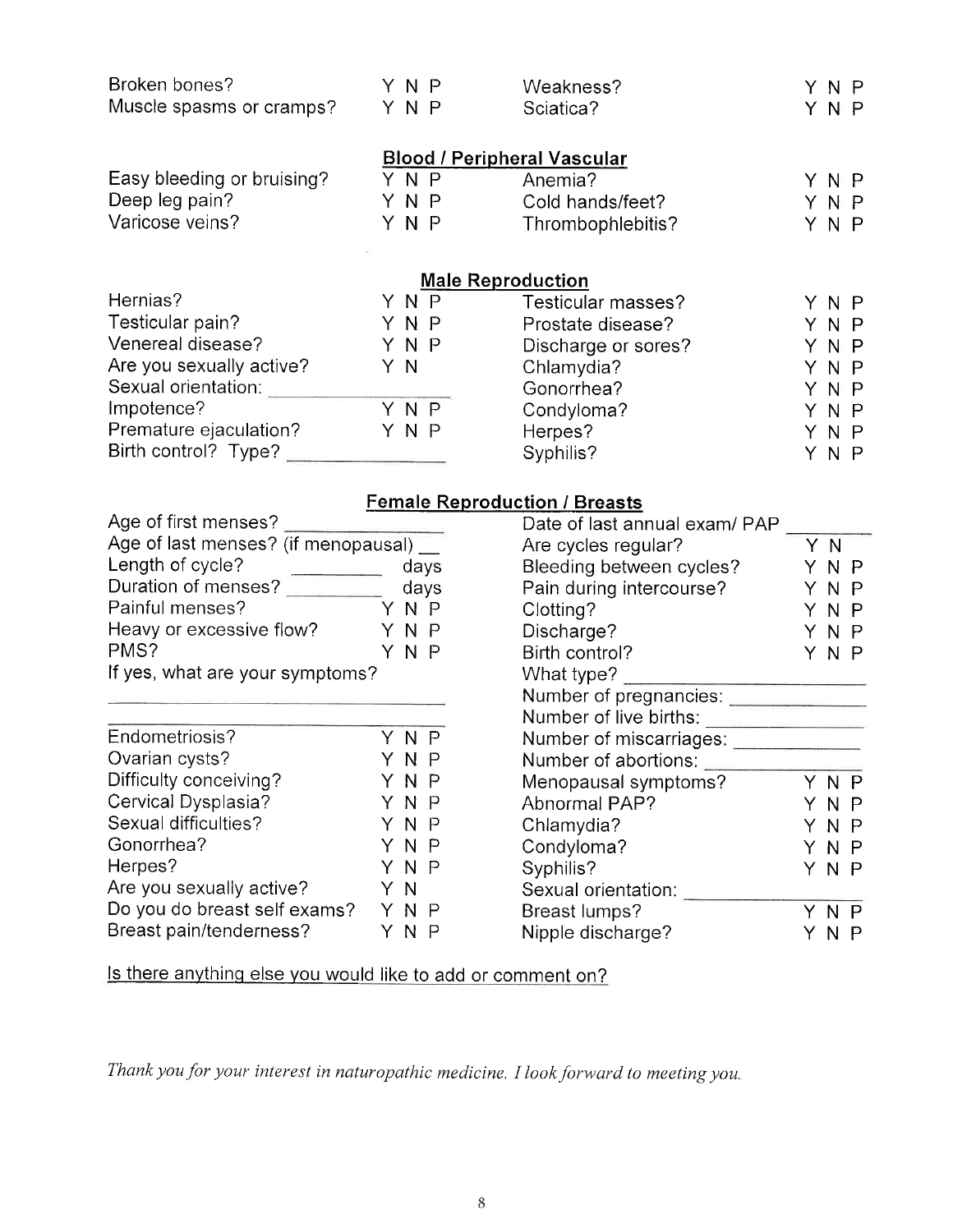

**11000 N. Scottsdale Rd STE 230, Scottsdale, AZ 85254 Dr. Wendy Wells 480-607-0299** 

Dear New Patient,

Welcome to our clinic. We, the health care providers, look forward to providing for your health needs. We encourage your questions and participation in all aspects of your health care. **Please read and initial the following:** 

**Initials**  Payment for all services and dispensary items is due at the time of the visit. **Initials** You will be charged a Missed Appointment fee of \$25.00 for any missed appointments or late cancellations (less then 24 hours notice).

**Initials**  I give permission for the staff to contact me via telephone or email and leave a message that may contain appointment or medical information if I am not available.

As the patient, you are responsible for the total charges incurred for each visit. We accept MasterCard, VISA, Debit cards, checks, and cash. There will be a charge of \$20.00 for every returned check(s). We do arrange payment plans.

You recognize, understand and agree that your health care provider is a sole practitioner and is not a partner or otherwise affiliated with any other health care provider who may be providing similar services at Wellsource Naturopathic Medical Center. You further recognize, understand and agree that your health care provider is solely responsible for and shall provide all professional services to you, and you are relying solely on your practitioner's skill for the professional services rendered at Wellsource Naturopathic Medical Center.

Your health care provider may prescribe medication, which may be purchased either at Wellsource Naturopathic Medical Center or elsewhere. Any tests purchased at Wellsource Naturopathic Medical Center are not refundable. Most insurance companies do not cover the pharmacy items that we prescribe and dispense.

I have read and understand the above-stated policies of Wellsource Naturopathic Medical Center and will comply with them in all respects. If my insurance company requires release of my medical records, I hereby give my permission by signing this form.

Your Signature (parent signature if minor)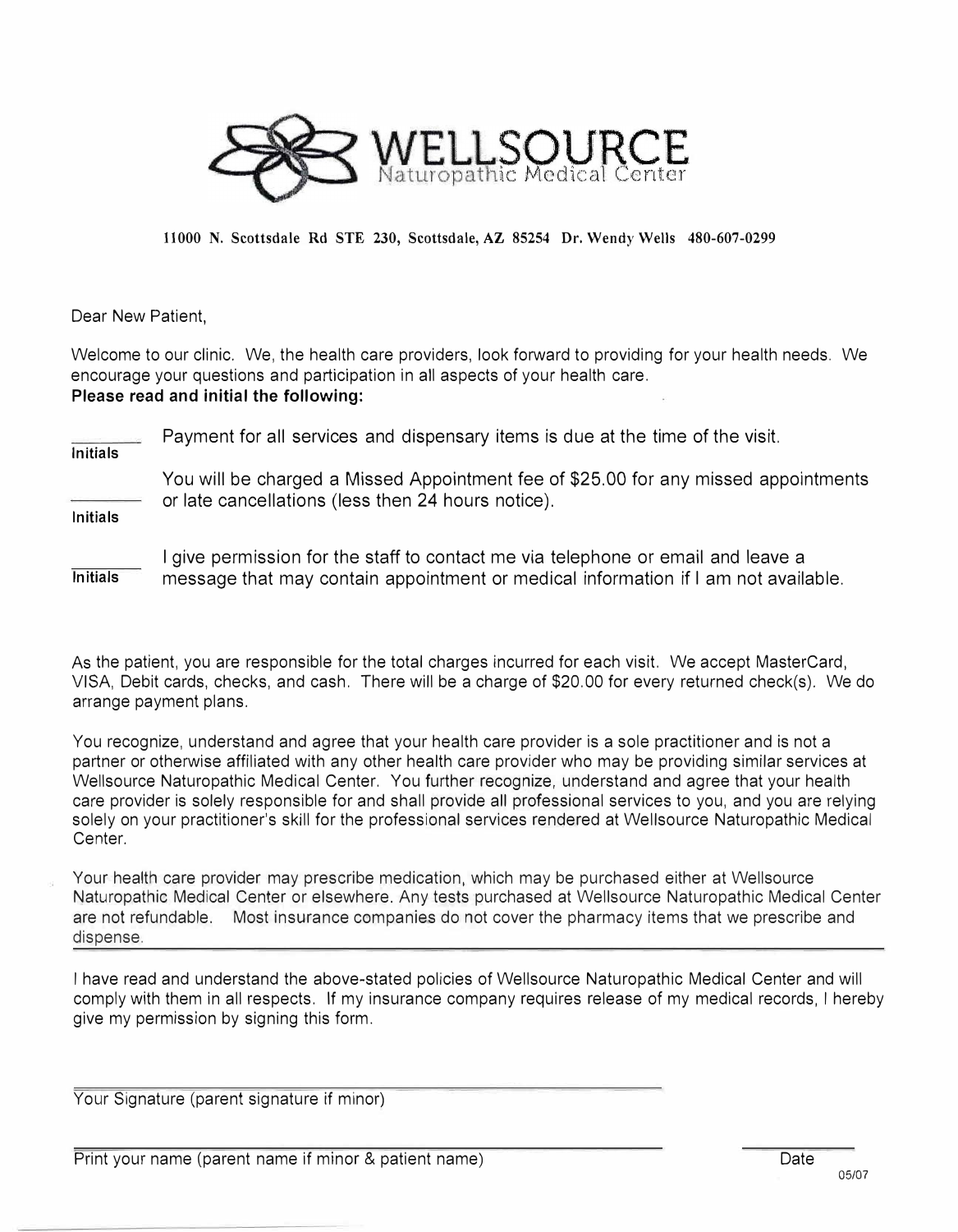

### **Consent to Treatment (IN OFFICE)**

Patient Name: -------------- Date of Birth: ---------

Today's Date: Time:  $\frac{1}{2}$  am/pm

I, \_\_\_\_\_\_\_\_\_\_\_\_\_\_\_\_\_ (dated ------�' hereby voluntarily consent to outpatient care by Wellsource Naturopathic Medical Center, encompassing routine diagnostic procedures, examination and medical treatment including, but not limited to, routine laboratory work (such as blood, urine and other studies), and administration of medications prescribed by the physician.

I further consent to the performance of those diagnostic procedures, examinations and rendering of medical treatment by the medical staff and their assistants, including their designees as is necessary in the medical staffs judgment.

I understand that the treatment suggestions provided are not all accepted by the United States FDA and therefore should not be taken as such.

I understand that this consent form will be valid and remain in effect as long as I receive medical care by Wellsource Naturopathic Medical Center.

This form has been explained to me and I fully understand this *Consent to Treatment* and agree to its contents.

#### **Signature of Patient or Person Authorized to consent for patient:**

X --------------- Witness: X --------------- \*\*\*\*\*\*\*\*\*\*\*\*\*\*\*\*\*\*\*\*\*\*\*\*\*\*\*\*\*\*\*\*\*\*\*\*\*\*\*\*\*\*\*\*\*\*\*\*\*\*\*\*\*\*\*\*\*\*\*\*\*\*\*\*\*\*\*\*\*\*\*\* Patient UNDER 18 or is unable to consent, please complete the following: • A. Patient is a minor and is years of age. Name of Father Name of Mother • B. Patient is unable to consent because --------- -------------------

### **Signature of Closest Relative or Legal Guardian:**

--------------------Relationship: -----------